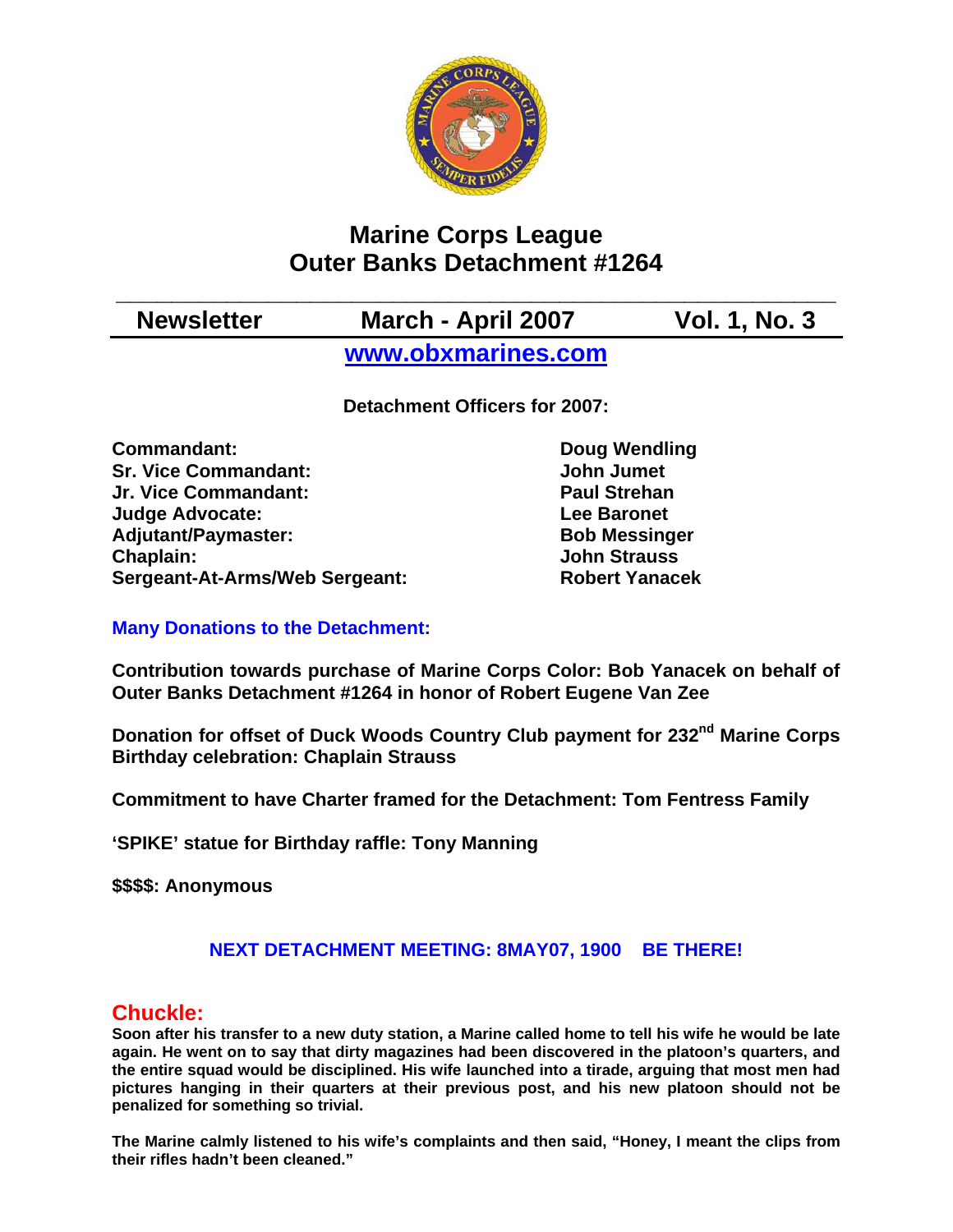### **What's Been Going On? Check your Detachment Website OFTEN: [www.obxmarines.com](http://www.obxmarines.com/)**

232<sup>nd</sup> Marine Corps Birthday celebration scheduled: Duck Woods Country Club,  **Saturday, 10 November 2007, 1000** 

**Detachment By-Laws approved by membership. Incorporation applied for. Once incorporated, by-laws will be forwarded to Department NC Adjutant for approval/filing.** 

 **General Membership Meetings: 13Mar & 10Apr; Baum Center, Kill Devil Hills, 1900 Minutes available on website.** 

 **Outer Banks Detachment information added to National Marine Corps League website.** 

 **SJSews [Joanne Sulik] agreed to provide embroidery services to Detachment members. Covers can be embroidered with Detachment name/number. Shirts/Sweatshirts with Detachment embroidery available.** 

 **Welcomed New Members: Elizabeth Wendling [Associate], Pat Riley, Jim Pfizenmayer and Roger Kline.** 

#### **Message from Commandant of the Marine Corps:**

**CMC WASHINGTON DC(UC)**

**TO AL ALMAR(UC**

**ALMAR 020/07** 

**MSGID/GENADMIN/CMC WASHINGTON DC CMC//**

**SUBJ: TO THOSE WHO HAVE GONE BEFORE//**

**1. TO BE A MARINE IS TO BE A PART OF SOMETHING THAT REPRESENTS THE BEST OF OUR NATION. IT IS TO ACCEPT A WAY OF LIFE THAT EMBODIES SELFLESS SERVICE - TO DEFEND THOSE WHO CANNOT DEFEND THEMSELVES, TO THRIVE IN THE HARDSHIP AND SACRIFICE EXPECTED OF AN ELITE WARRIOR CLASS, TO MARCH TO THE SOUND OF THE GUNS, AND TO ABLY SHOULDER THE HERITAGE CREATED BY THOSE WHO HAVE GONE BEFORE US.**

**2. ONLY A FEW AMERICANS CHOOSE THE DANGEROUS AND NECESSARY WORK OF FIGHTING OUR NATIONS ENEMIES. AS A CONSEQUENCE OF THAT CHOICE, SOME HAVE PAID THE ULTIMATE PRICE, JOINING THE HONOR ROLL OF HEROES WHO BUILT THE NOBLE LEGACY OF OUR CORPS. FOR THOSE OF US WHO CARRY ON THAT LEGACY, IT IS OUR OBLIGATION TO HONOR THOSE FALLEN MARINES.**

**AS MARINES GATHER IN CELEBRATION OF OUR HISTORY, WE GATHER IN THE SHADOWS OF GREATNESS - THOUGH OUR FALLEN CAN NO LONGER PARTICIPATE IN OUR TRADITIONS, THEY WILL ALWAYS BE A PART OF US AND WHO WE ARE.**

**3. THEREFORE, I AM DIRECTING THAT ALL UNIT MESS NIGHTS AND MARINE CORPS BIRTHDAY BALL CELEBRATIONS INCLUDE WORTHY AND APPROPRIATE TRIBUTES TO OUR FALLEN COMRADES. SUBSEQUENT CHANGES TO THE DRILL AND CEREMONIES MANUAL WILL REFLECT THIS REQUIREMENT. THROUGH MEANINGFUL**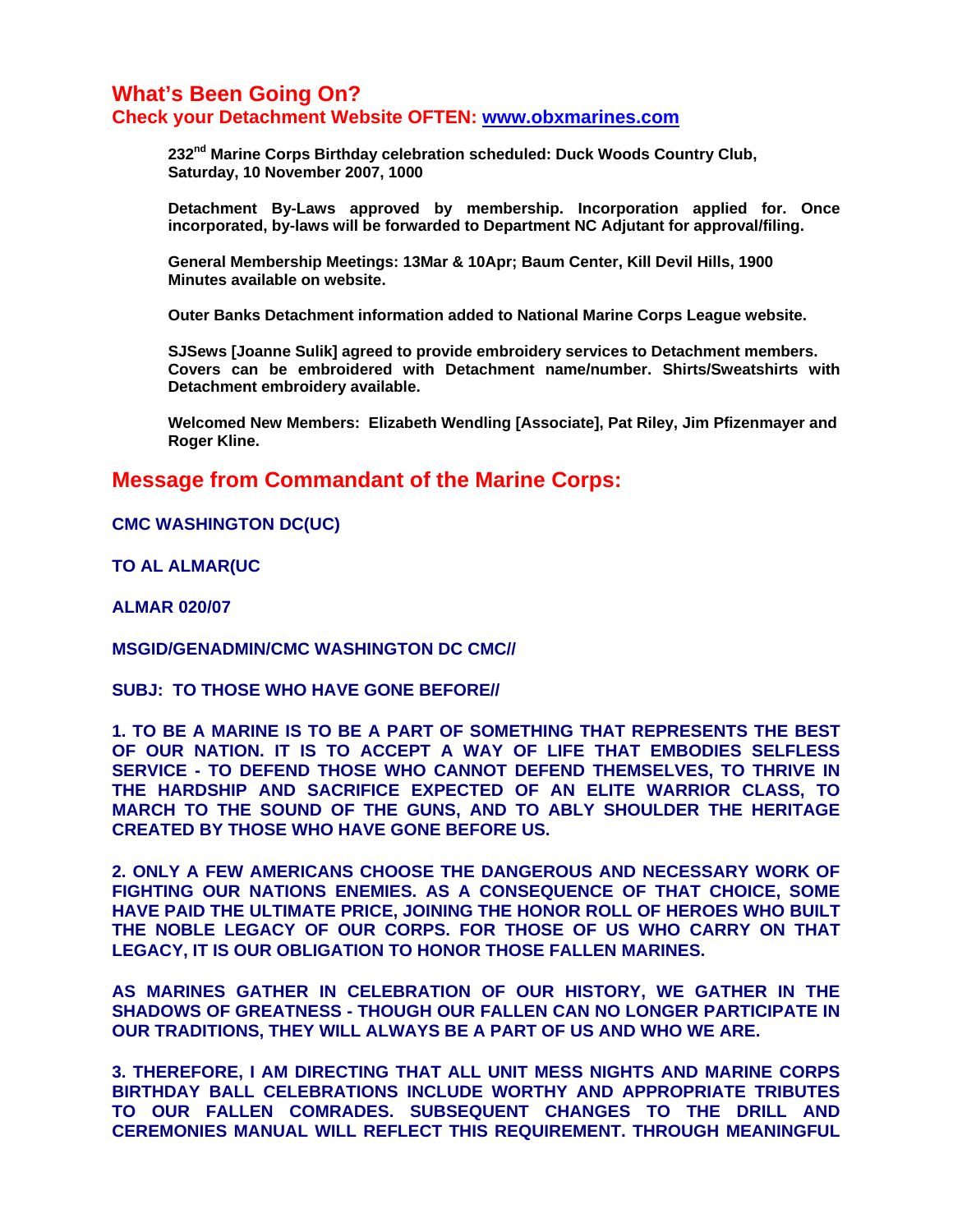#### **REMEMBRANCE, THE SACRIFICES OF "THOSE WHO HAVE GONE BEFORE" WILL NOT BECOME DISTANT MEMORIES, BUT WILL LIVE ALWAYS IN OUR WARRIOR CULTURE.**

**4. SEMPER FIDELIS, JAMES T. CONWAY, GENERAL, U.S. MARINE CORPS,**

**COMMANDANT OF THE MARINE CORPS//** 

**Detachment Programs/Actions/Events - These items are either in discussion among our members, staged for implementation or underway:** 

**Recruiting Campaign – Recruiting materials available to all members. They are available on our website or from any Detachment Officer. Associate Members WELCOME! Make it an objective to recruit one new member before the next Newsletter is published!** 

**Marines Helping Marines –** 

**Volunteer Drivers: to provide transportation of fellow veterans to meetings, Detachment events, VA Hospital, airport, etc. Is your name on the Volunteer List??? If not, contact us today…** 

**Notary Public Service: Provided at NO COST to members needing Notary services. Contact Robert Yanacek, Detachment Sergeant-at-Arms/Web Sergeant.** 

**Community Service – Share your ideas, Volunteer to ramrod one of these projects for the Detachment, Lend a hand… Contact one of your Detachment Officers directly and/or bring your ideas to the next Detachment Meeting:** 

**Veterans History Project [Library of Congress]**

**BSA Eagle Scout Program**

**Toys For Tots**

**Fun –** 

**Family Fun Day**

**4Jul07 – Participate in The Currituck Club Independence Day Parade then assemble at the Wendling's for some ribs and suds… More info at the 8May meeting.** 

232<sup>nd</sup> Marine Corps Birthday – This year's celebration will again be held at **the Duck Woods Country Club. It will start/end a bit earlier than usual to allow for more family time after the birthday event. Mark your calendar: Saturday, 10Nov07 and plan to attend. Details and invitations out in September…**